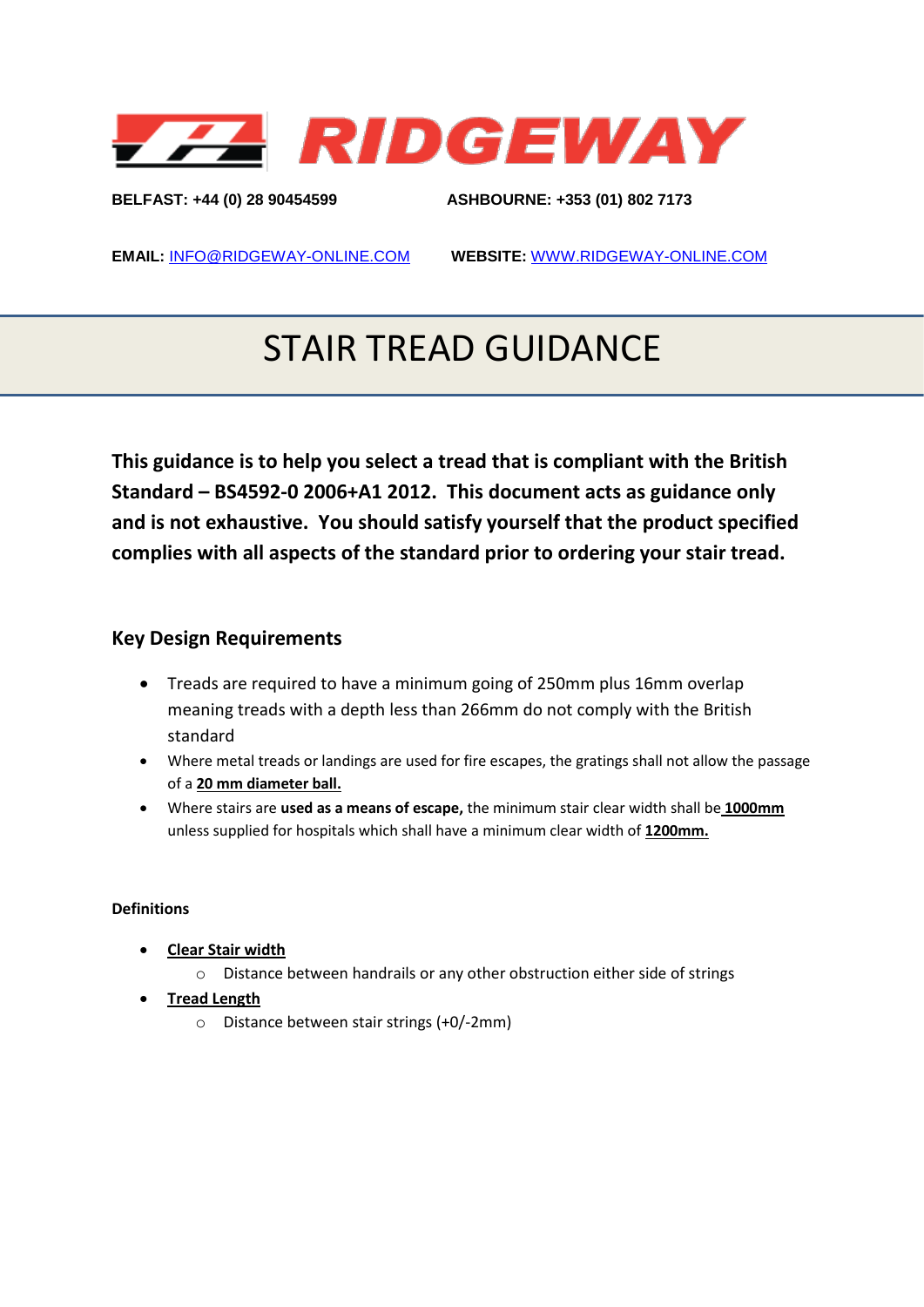#### **Diagram 1: Requirements of the British Standards**



### **TREAD WIDTHS**

Ridgeway Tread Widths are determined by the mesh size. Select the relevant width to suit your application

| <b>Standard tread Widths</b> |                              |                              |                       |                           |                       |                                  |  |  |  |
|------------------------------|------------------------------|------------------------------|-----------------------|---------------------------|-----------------------|----------------------------------|--|--|--|
| <b>Grating Type</b>          | <b>Tread</b><br><b>Width</b> | End<br><b>Plate</b><br>Width | <b>Tread</b><br>Width | <b>End Plate</b><br>Width | <b>Tread</b><br>width | <b>End Plate</b><br><b>Width</b> |  |  |  |
| LK 20mm BP (3mm)             | 277mm                        | 280mm                        | 300 <sub>mm</sub>     | 310mm                     | 320mm                 | 335mm                            |  |  |  |
| LK 20mm BP (5mm)             | 275mm                        | 280 <sub>mm</sub>            | 300 <sub>mm</sub>     | 310mm                     | 322mm                 | 335mm                            |  |  |  |
| LK 35mm BP (3mm)             | n/a                          | n/a                          | 296mm                 | 310mm                     | 333mm                 | 335mm                            |  |  |  |
| LK 35mm BP (5mm)             | 270mm                        | 280mm                        | 306mm                 | 310mm                     | n/a                   | /a                               |  |  |  |

\*Other sizes are available on request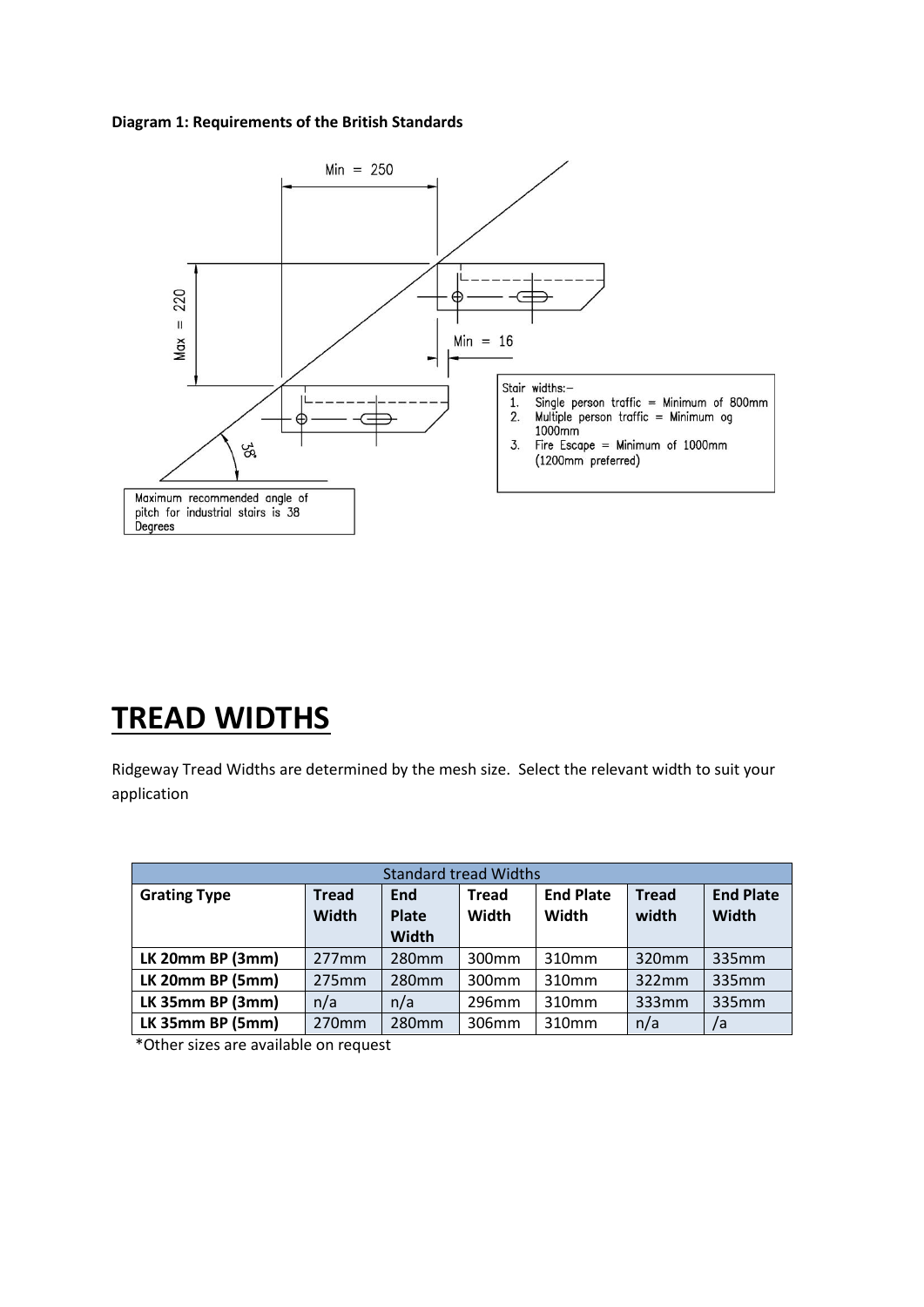| <b>Nosing Type</b>    | <b>Bearing Bar size</b> | <b>Ball Proof</b> | <b>Maximum</b> |  |
|-----------------------|-------------------------|-------------------|----------------|--|
|                       |                         | <b>Grating</b>    | <b>Length</b>  |  |
| Pyramid               | 25x3                    | 35mm BP           | 1200mm         |  |
| <b>Pyramid</b>        | 25x5                    | 35mm BP           | 1200mm         |  |
| Pyramid               | 25x3                    | 20mm BP           | 1200mm         |  |
| Pyramid               | 25x5                    | <u>20mm BP</u>    | 1200mm         |  |
| Durbar                | 25x3                    | 35mm BP           | 620mm          |  |
| Durbar                | 25x5                    | 35mm BP           | 770mm          |  |
| Durbar                | 40x3                    | 35mm BP           | 1125mm         |  |
| Durbar                | 40x5                    | 35mm BP           | 1200mm         |  |
| Durbar                | 25x3                    | 20mm BP           | 825mm          |  |
| Durbar                | 25x5                    | 20mm BP           | 955mm          |  |
| Durbar                | 40x3                    | 20mm BP           | 1210mm         |  |
| Durbar                | 30x5                    | 20mm BP           | 1180mm         |  |
| <b>Yellow Gritted</b> | 25x3                    | 35mm BP           | 1200mm         |  |
| <b>Yellow Gritted</b> | 25x5                    | 35mm BP           | 1200mm         |  |
| <b>Yellow Gritted</b> | 25x3                    | 20mm BP           | 1200mm         |  |
| <b>Yellow Gritted</b> | 25x5                    | 20mm BP           | 1210mm         |  |

## **Ridgeway Lengths**

**Durbar** Liongrip High Vis